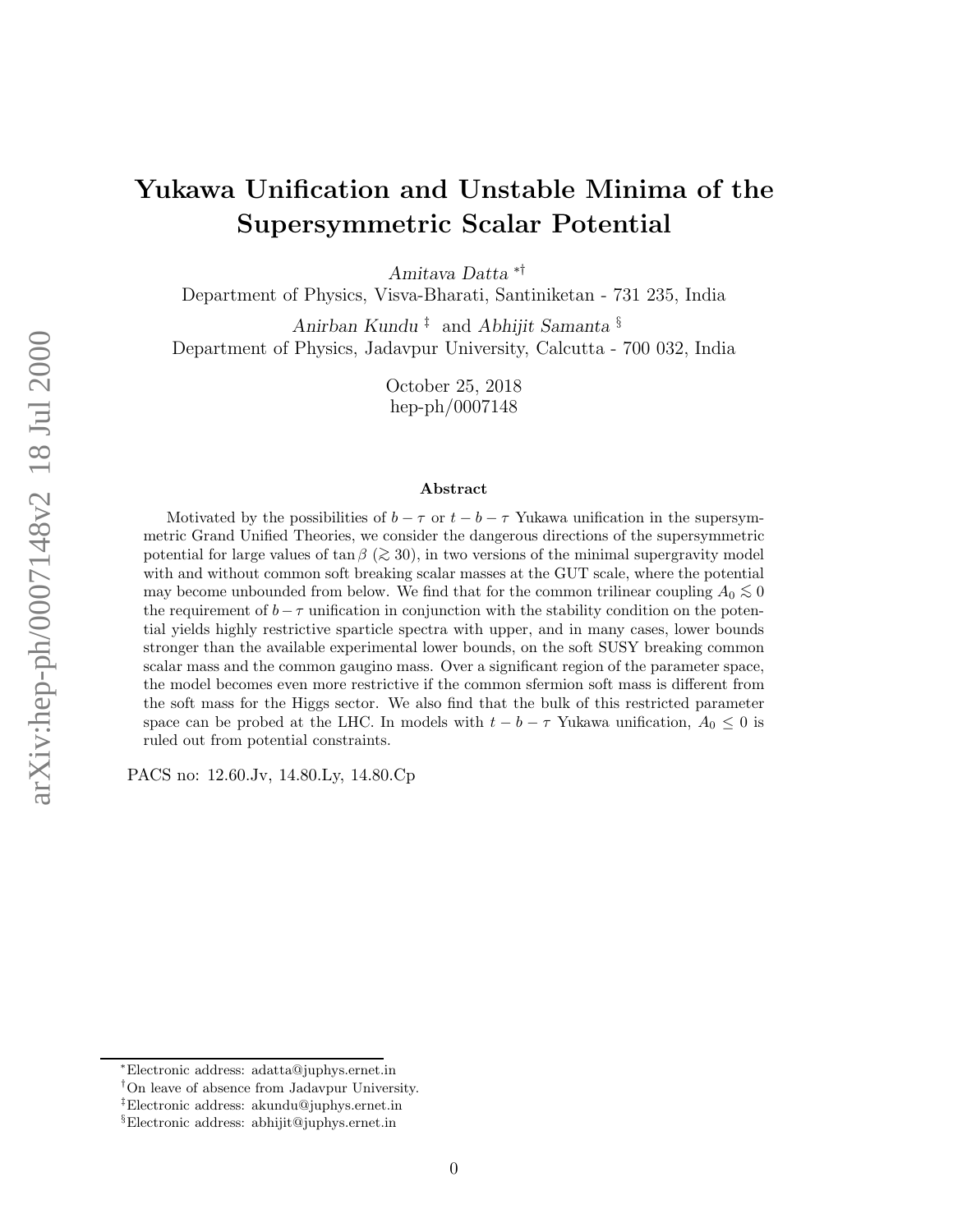### 1 Introduction

If we have to go beyond the Standard Model (SM), for which there are ample motivations, the most popular choice seems to be supersymmetry (SUSY) [1]. With a plethora of new degrees of freedom, it is necessary to constrain them, in addition to direct searches at the colliders, in as many ways as possible so that the parameter space for the SUSY particles may be narrowed down. One of the most useful ways to put such constraints is to consider the dangerous directions of the scalar potential where the potential may be unbounded from below (UFB) or develops a charge and/or color breaking (CCB) minima [2]. This may happen since one now has charged and colored scalar fields in the spectrum, and the possible existence of such a direction would make the standard vacuum unstable. Different directions are chosen by giving vacuum expectation value (VEV) to one or more scalar fields, while keeping the VEVs of the other scalars to zero.

Such constraints, in fact, are very powerful. This may be realized from the fact that the allowed parameter space (APS) for SUSY models is practically unrestricted as one goes for larger and larger values of the soft SUSY breaking parameters (e.g., the universal scalar and gaugino masses, the trilinear coupling, etc.)<sup>1</sup> beyond the kinematic limit of the current high energy colliders. On the otherhand the UFB and CCB constraints quite often acquire greater eliminating power to rule out significant parts of such regions beyond the striking range of the current experiments. Thus, there is an intricate balance between such 'potential constraints' and the expanding SUSY APS. For some values of the free parameters, the UFB and CCB conditions are very sharp and disallow most of the parameter space that is otherwise allowed; for some other values, they lose their constraining power.

In a very interesting paper which revived interest in UFB and CCB constraints, Casas *et* al [3] investigated such constraints on SUSY models. Though their formulae are fairly modelindependent, they have carried out the numerical analysis for moderate values of tan  $\beta$  (the ratio of the vacuum expectation values (VEV) of the two Higgs fields) only, when one can ignore the effects of b and  $\tau$  Yukawa couplings in the relevant renormalization group equations (RGE's). Further they have used the standard minimal supergravity (MSUGRA) assumption of universal soft scalar mass  $m_0$  and universal gaugino mass  $m_{1/2}$  at the GUT scale  $M_G$ , referred to hereafter as the 'conventional scenario', to determine the sparticle spectrum. Their main result was that within the framework of MSUGRA, a certain UFB constraint known as UFB-3 with VEV given in the direction of the slepton field puts the tightest bound on the SUSY parameter space that they considered (see eq. (93) of [3] and the discussions that follows).

The purpose of this work is to extend and complement the work of [3] by analyzing the effectiveness of the UFB constraints for large  $\tan \beta$ , This we have done in two models: (i) the conventional scenario and (ii) a modified version of MSUGRA within the frame of a  $SO(10)$ GUT where the sfermion soft masses  $m_{16}$  are universal at the GUT scale, but the Higgs soft masses  $m_{10}$  are diferent from them (this we will call the 'nonuniversal scenario'). In course of this work we have realized that in contrast to the low tan  $\beta$  scenario, the UFB-3 constraint with squarks (eq. 31 of [3]) may become stronger under certain circumstances, and over a large part of the parameter space the constraint known as UFB-1 (see eq. (8)) serves as the chief restrictor of the APS.

It is well known that there are quite a few motivations for going beyond small and intermediate values of tan  $\beta$  in the context of Grand Unified Theories (GUT). If one assumes the GUT group  $SO(10)$  breaking directly to the SM gauge group  $SU(3)\times SU(2)\times U(1)$ , and a minimal Higgs field content (only one 10 containing both the light Higgs doublets required in MSSM),

 $<sup>1</sup>$  Apart from the fact that they should not be more than a few TeV if we have to have an acceptable solution</sup> to the hierarchy problem, there is no hint from the theory about their actual values.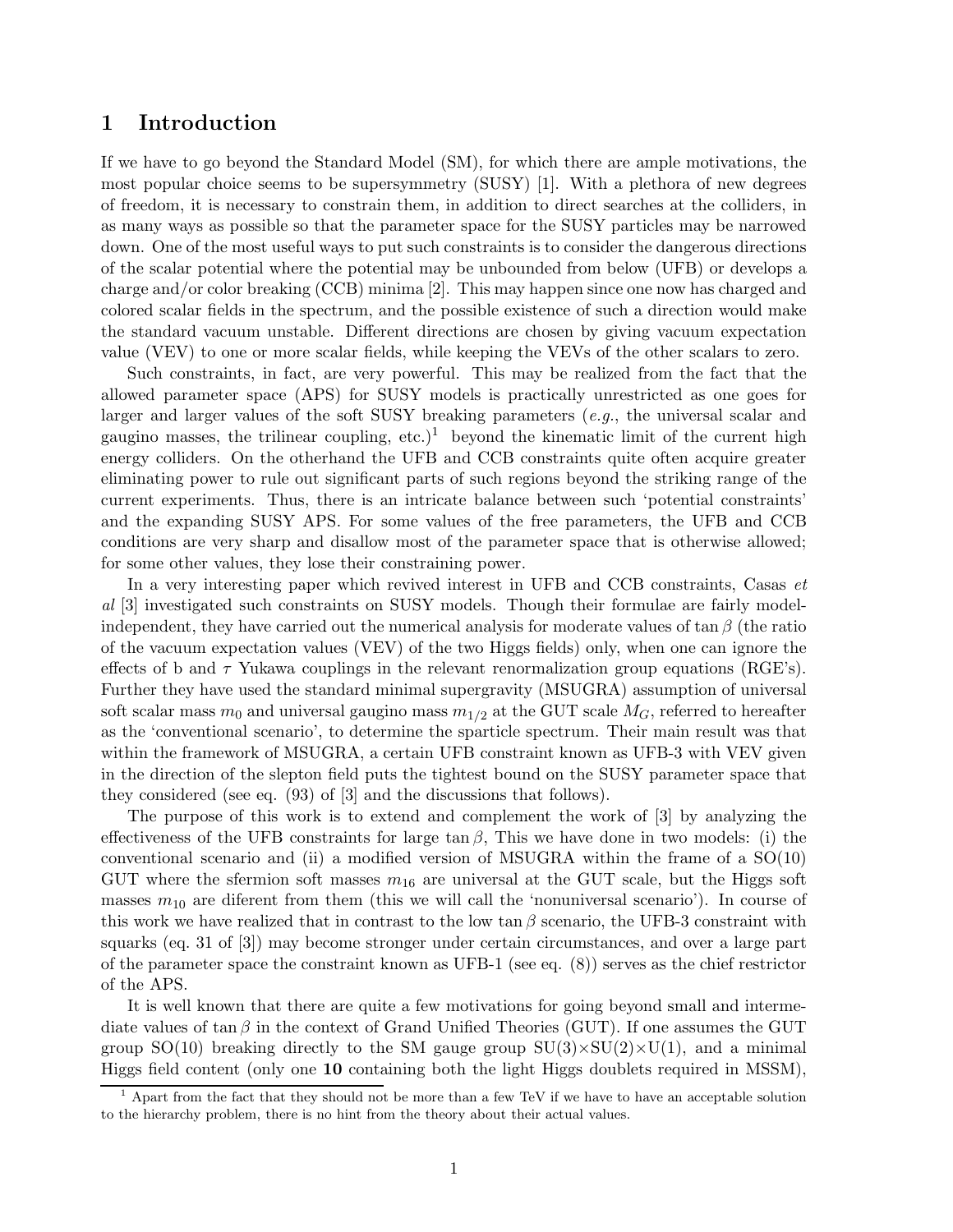the top, bottom and  $\tau$  Yukawa couplings must unify to a definite GUT scale value at the scale where SO(10) breaks [4]. Within the framework of GUTs partial  $b-\tau$  Yukawa unification is also an attractive possibility  $[5, 6]$ . In an  $SO(10)$  model, even if one assumes more than one **10**-plet of Higgs fields,  $\tau$  and bottom Yukawa couplings must unify, but the top Yukawa may not unify with them at the GUT scale  $M_G$ .

It can be shown that tan β must lie in the range 45-52 for  $t - b - \tau$  Yukawa unification (for  $m_t = 175$  GeV) and in the range 30-50 for only  $b - \tau$  unification. We do not consider the possibility  $\tan \beta \leq 2$  since such low values of  $\tan \beta$  are now under pressure due to the lower bound on the lightest Higgs boson mass from LEP [7]. This justifies the enthusiasm that has been generated regarding the phenomenology of large  $\tan \beta$  scenario [8, 9].

To motivate the nonuniversal scenario under consideration, let us note that from a SUGRA point of view, it is natural to choose the scale at which SUSY breaks in the vicinity of the Planck scale  $M_P \approx 2.4 \times 10^{18}$  GeV. At this scale, one may have truly universal soft masses for all scalars; however, the running of the scalar masses between  $M_P$  and  $M_G$  can lead to a nondegeneracy at  $M_G$  [10]. Within the framework of an SO(10) GUT, the first two sfermion generations will still be degenerate, as they live in the same representation of SO(10) and have negligible Yukawa couplings. The Higgs fields live in a different representation, and couple to other heavy GUT fields to generate the doublet-triplet splitting; so their masses can change significantly. The third generation sfermions may have a large Yukawa coupling and hence may be nondegenerate from the first two generation of sfermions, though this effect has not been taken into account in our discussion for simplicity. Only the Higgs mass parameter  $(m_{10})$  at  $M_G$  is assumed to be different from the common soft sfermion mass  $(m_{16})$  at that scale, and both are treated as free parameters.

In addition to restricting the values of  $\tan \beta$ , the requirement of Yukawa unification eliminates a significant region of the otherwise large APS of MSSM quite effectively. For example, this unification occurs within a rather limited region of the  $m_{16} - m_{1/2}$  plane for certain generic choices of the common trilinear soft breaking parameter  $A_0$ . This dependence arises largely through the radiative corrections to the running bottom quark mass [11] which in turn controls the bottom quark Yukawa coupling  $\lambda_b$  at low energies. The UFB-1 and the UFB-3 conditions further eliminate a significant region from this already restricted APS, which is one of the main results of this paper. Throughout the paper we ignore the possibility that the nonrenormalizable effective operators may stabilise the potential [12].

The APS obtained by requiring Yukawa unification only is quite sensitive on the choice of  $A_0$ . For example, in the conventional scenario with  $b - \tau$  unification, the APS increases quite a bit for large negative values of  $A_0$ . It is precisely these values of  $A_0$  which makes the potential more vulnerable to the UFB conditions and many of the additional points allowed by choosing  $A_0$ appropriately are eliminated by the UFB conditions, as will be demonstrated in a later section. Thus, there is a nice complementary behaviour: for large negative  $A_0$ , the Yukawa unification criterion is a weak condition but UFB conditions are very strong, while for small negative values of  $A_0$  the roles are reversed. For positive  $A_0$ , none of these criteria are sufficiently strong.

Following the same procedure, significant regions of the parameter space can be eliminated for models with  $t - b - \tau$  Yukawa unification. In particular, we find that  $A_0 \leq 0$  is completely ruled out.

The effectiveness of Yukawa unification as a restrictor of the APS also diminishes, as expected, as the accuracy with which we require the unification to hold good is relaxed. There are several reasons why the unification may not be exact. First, there may be threshold corrections [13], both at the SUSY breaking scale (due to nondegeneracy of the sparticles) and at  $M_G$ , of which no exact estimates exist. Secondly, we have used two-loop RGE's for gauge couplings as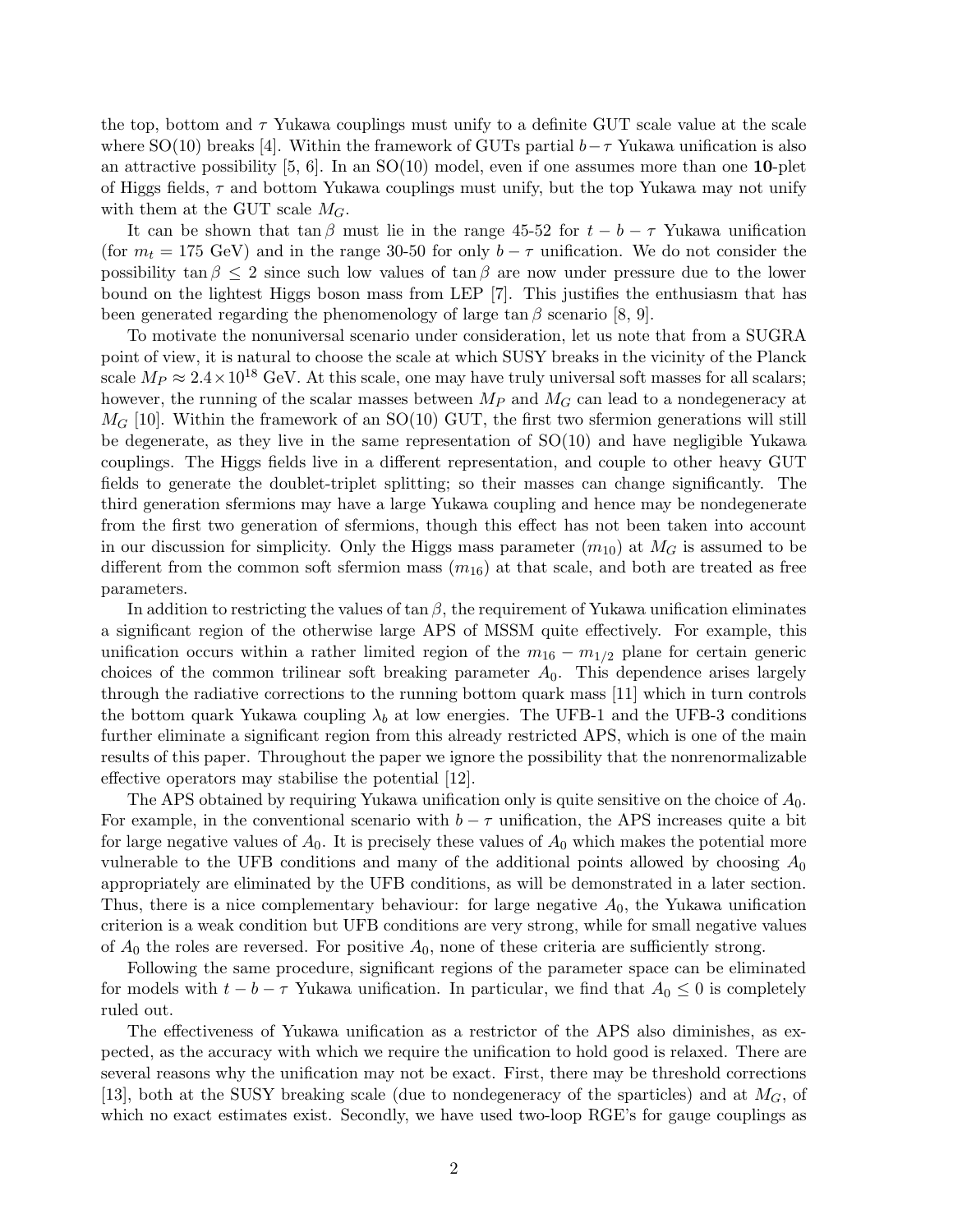well as Yukawa couplings and one loop RGEs for the soft breaking parameters, but higher order loop corrections may be important at a few percent level at higher energy scales. Finally the success of the unification program is also dependent on the choice of  $\alpha_s(M_Z)$  which is not known as precisely as  $\alpha_1$  or  $\alpha_2$ . To circumvent such drawbacks, one relaxes the Yukawa unification condition to a finite amount  $(5\%, 10\% \text{ or } 20\%)$  which should indirectly take care of these possible caveats. It is interesing to note that quite often the UFB constraints rule out subtantial parts of the extended APS.

Some of the "potential" constraints analyzed here were also discussed by Rattazzi and Sarid [4]. However, they considered the RG improved tree-level potentials only and included the possibility of stabilizing the potential through nonrenormalizable effective operators. Moreover the potent UFB-3 constraint was not available at the time of their analysis. Finally a systematic analysis of the APS in the  $m_{1/2}$ - $m_{16}$  plane, which is very relevant for physics studies at the Large Hadronic Collider (LHC), was not presented.

When the SO(10) symmetry breaks down to the SM symmetry, there may be a nonzero Dterm, which causes the mass splitting between sfermions in 5 and  $\overline{10}$  of SO(10) [14]. Recently, a number of authors addressed to the phenomenology of the SO(10) D-terms [15]. In this paper, we take the D-term to be zero for simplicity; with a nonzero D-term, one gets a wider variety if constraints which will be discussed in a subsequent paper [16].

It is well-known that there is a basic conflict between  $b \to s\gamma$  and  $t-b-\tau$  Yukawa unification. The latter works best for  $\mu < 0$  and large  $\tan \beta$ , while at the same time this region of the parameter space tends to give unacceptable contributions to the former [17]. However, in view of the uncertainties in the long-distance corrections and the possibility of cancellation between various diagrams, we have not included this constraint in our analysis.

The plan of the paper is as follows. In the next section, we outline the various UFB directions of the supersymmetric potential, and discuss our methodolgy. The next section deals with the results and in the last section, we summarize and conclude.

## 2 UFB Directions of the SUSY potential

In this section we briefly review the necessary formulae for the UFB directions following [3] and [18]. We closely follow the former reference in defining the said directions.

The scalar potential of the MSSM is a function of several scalar fields. An  $SU(2)\times U(1)$ breaking minimum of this potential must exist for preserving the phenomenological successes of the SM. Moreover, one demands this real minimum  $V_{\text{realmin}}$  to be deeper than the unwanted UFB and CCB minima. These minima are computed by giving VEV to one or more scalar components at a time; the condition is that at no point in such dangerous directions the potential should be deeper than  $V_{realmin}$ . The resulting constraints on the field space are of much importance as they can restrict the soft SUSY breaking parameters, and hence the sparticle masses and couplings [2]. Let us see how these dangerous field directions arise.

The tree level scalar potential in the MSSM can be written as the sum of the D-term, the F-term and the soft mass term:

$$
V_0 = V_F + V_D + V_{soft} \tag{1}
$$

where

$$
V_F \;\; = \;\; \sum_\alpha \left| \frac{\partial W}{\partial \phi_\alpha} \right|^2,
$$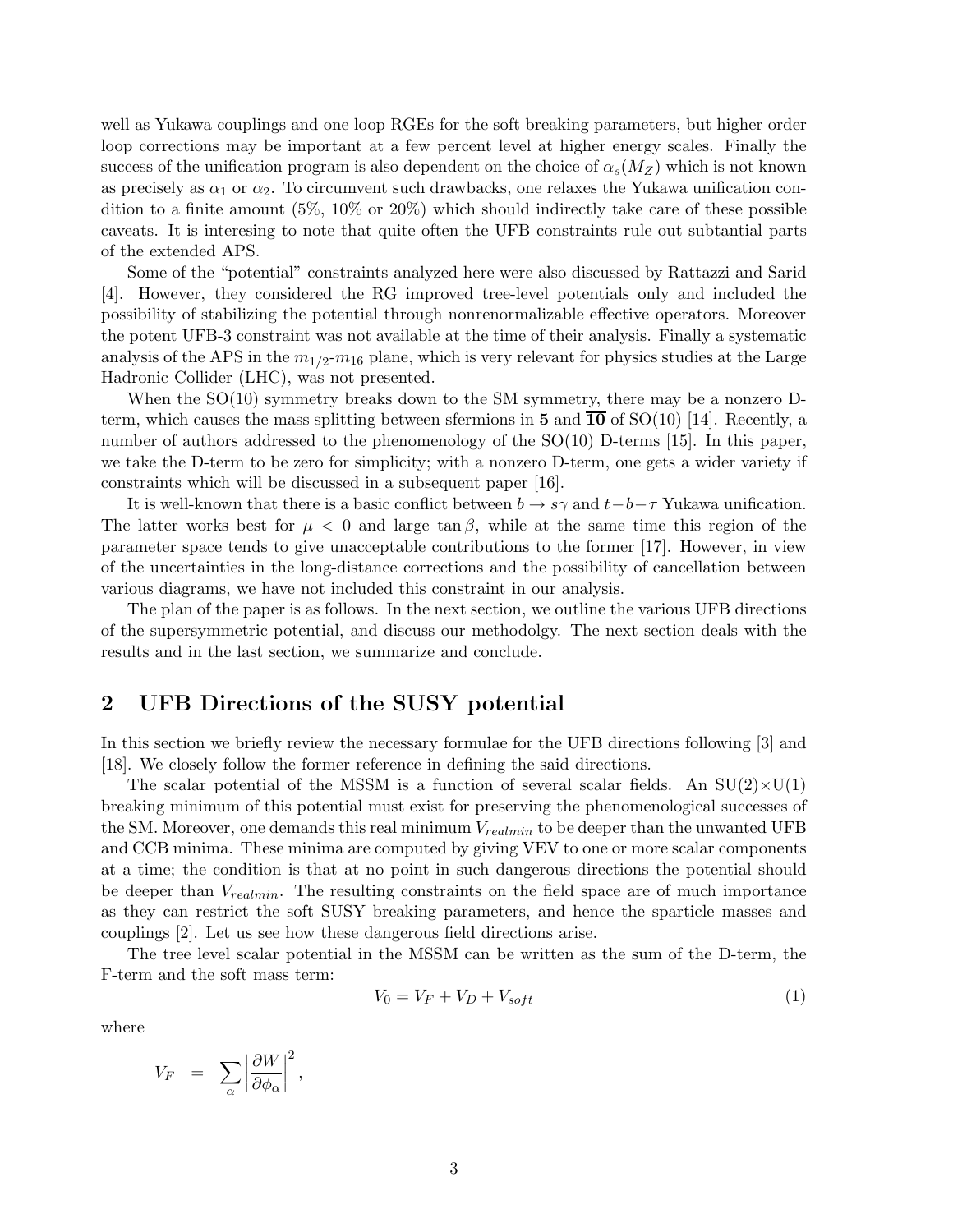$$
V_D = \frac{1}{2} \sum_a g_a^2 \left( \sum_\alpha \phi_\alpha^\dagger T^a \phi_\alpha \right)^2,
$$
  
\n
$$
V_{soft} = \sum_\alpha m_{\phi_\alpha}^2 |\phi_\alpha|^2 + \sum_i \{ A_{u_i} \lambda_{u_i} Q_i H_2 u_i + A_{d_i} \lambda_{d_i} Q_i H_1 d_i + A_{e_i} \lambda_{ei} L_i H_1 e_i + h.c. \}
$$
  
\n
$$
+ (B \mu H_1 H_2 + h.c)
$$
\n(2)

and the superpotential W is defined as

$$
W = \sum_{i} \{ \lambda_{u_i} Q_i H_2 u_i + \lambda_{d_i} Q_i H_1 d_i + \lambda_{ei} L_i H_1 e_i \} + \mu H_1 H_2.
$$
 (3)

Here,  $\phi_{\alpha}$  are the generic scalar fields,  $T_a$  and  $g_a$  are the gauge group generators and the gauge couplings respectively, and  $\lambda$ 's are the respective Yukawa couplings.  $A_i$ , B and  $m_i$  are the soft SUSY breaking parameters, and  $\mu$  is the Higgsino mass term. In eq. (3)  $Q_i$  and  $L_i$  stand for  $SU(2)$  doublet squark and slepton superfields while u, d and e are the corresponding singlet superfields. The generation index  $i$  runs from 1 to 3.

The neutral part of the Higgs potential in the MSSM is given by

$$
V_{Higgs} = m_1^2 |H_1^2| + m_2^2 |H_2^2| - 2 |m_3^2| |H_1| |H_2| + \frac{1}{8} (g'^2 + g_2^2) (|H_2|^2 - |H_1|^2)^2 \tag{4}
$$

where  $m_1^2 = m_{H_1}^2 + \mu^2$ ,  $m_2^2 = m_{H_2}^2 + \mu^2$ , and  $m_3^2 = -\mu B$ , with  $m_{H_1}$  and  $m_{H_2}$  being the mass terms of the two doublets. The standard GUT normalization is used for the gauge couplings:  $g_3 = g_2 = g_1 = \sqrt{5/3}g'$  at  $M_G$ . Minimization of this tree-level potential yields

$$
V_{realmin} = -\frac{\{[(m_1^2 + m_2^2)^2 - 4|m_3|^4]^{1/2} - m_1^2 + m_2^2\}^2}{2(g'^2 + g_2^2)}.
$$
\n
$$
(5)
$$

At any scale Q, there is a significant radiative correction to this potential. Including the one-loop corrections, the potential becomes

$$
V = V_0 + \Delta V_1 \tag{6}
$$

where

$$
\Delta V_1 = \sum_{\alpha} \frac{n_{\alpha}}{64\pi} M_{\alpha}^4 \left[ \ln \frac{M_{\alpha}^2}{Q^2} - \frac{3}{2} \right],\tag{7}
$$

with  $n_{\alpha} = (-1)^{2s_{\alpha}}(2s_{\alpha}+1)$ ,  $s_{\alpha}$  being the spin of the corresponding field. One ensures the minima of  $H_1$  and  $H_2$  at  $|H_1| = v_1$  and  $|H_2| = v_2$  with  $M_W^2 = \frac{1}{2}$  $\frac{1}{2}g^2(v_1^2+v_2^2).$ 

As was pointed out, the constraints on the APS arise from directions in the field space along which the potential becomes lower than  $V_{\text{realmin}}$  (and may become unbounded from below). However, the minimization of the full potential  $V$  is rather cumbersome. On the otherhand, just minimizing the tree-level potential at the weak scale neglecting  $\Delta V_1$  can lead to quite erroneous conclusions about the minimum point in the field space as was shown by [18]. As a compromise, one evaluates V at a judiciously chosen scale  $Q$  where the one-loop correction is minimum. As is evident from eq. (7), this scale should be about the typical SUSY mass scale  $M<sub>S</sub>$  so that the large logarithmic terms tend to vanish.

The dangerous directions are selected in such a way that the positive definite F-terms vanish and the D-terms either cancel each other or their magnitudes can be kept under control. There are several other guidelines as discussed in [3]. Using these conditions one can get the following UFB potentials.

UFB-1: The condition

$$
m_1^2 + m_2^2 \ge 2 \left| m_3^2 \right|,\tag{8}
$$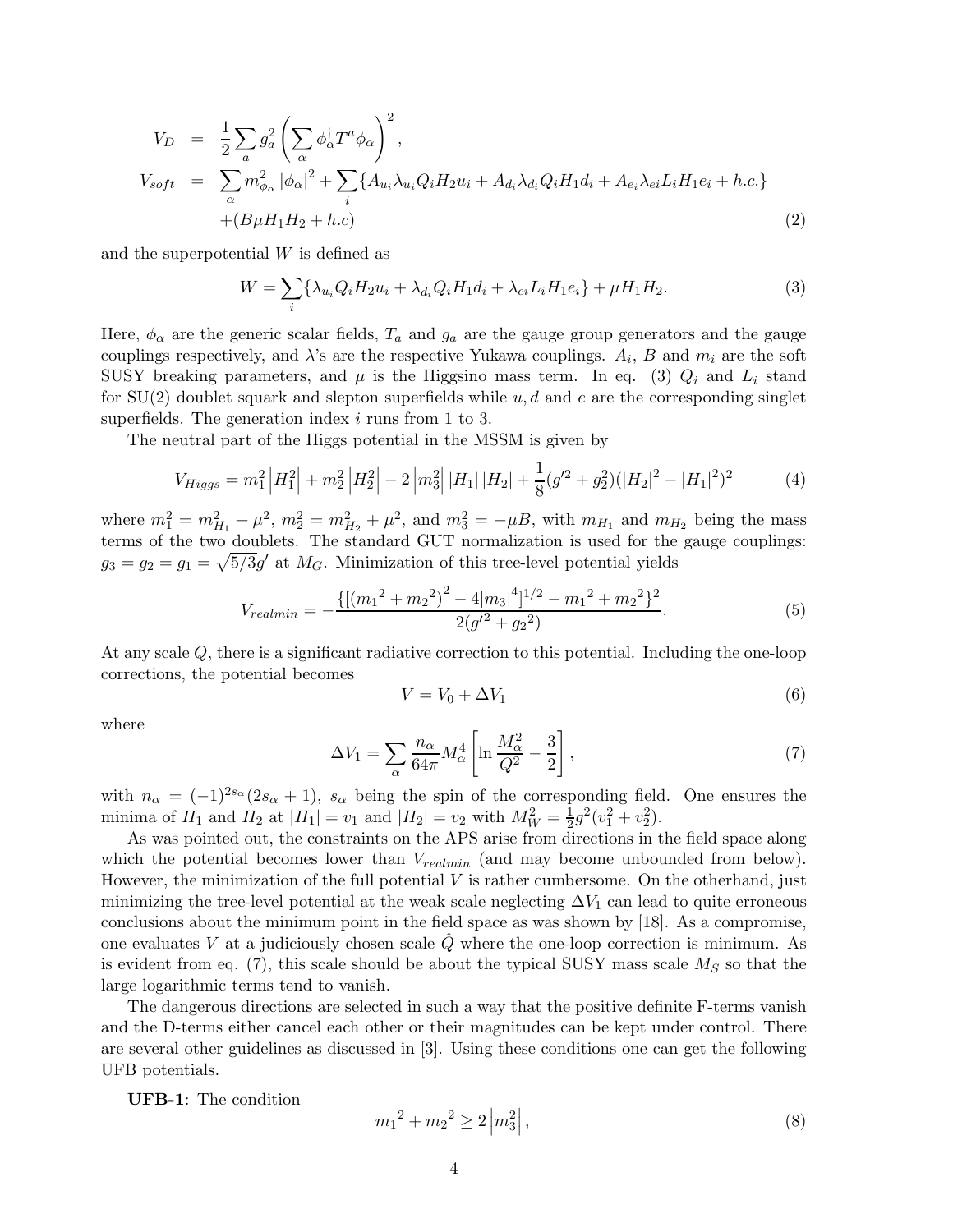which is known as UFB-1, must be satisfied at any scale  $\hat{Q} > M_S$ , and particularly at the unification scale  $\hat{Q} = M_G$ , to have a realistic minimum of the scalar potential. From eq. (8), small  $m_{H_1}^2$  (and  $m_{H_2}^2$ ) makes the UFB-1 condition severely restrictive. This may be the case for large tan β and large negative values of  $A_0$ . The variations of  $m_{H_1}^2$  and  $m_{H_2}^2$  in the conventional scenario with respect to the common trilinear coupling  $A_0$  for tan  $\beta = 30$  and 45, corresponding to  $b - \tau$  and  $t - b - \tau$  Yukawa unification respectively, are illustrated in fig. 1. From the figure we find that negative values of  $A_0$  drive  $m_{H_2}^2$  to large negative values in both the cases. For  $m_{H_1}^2$  the effect is prominent for large tan  $\beta$ , while for tan  $\beta = 30$ ,  $m_{H_1}^2$  remains positive for most of the range of  $A_0$  that we have studied. The plot of  $m_H^2$  vs  $A_0$  is also given for different values of  $m_{1/2}$  and  $m_{16}$  for tan  $\beta = 45$  in figures 2 and 3 respectively. From these plots it is clear that for large  $m_{1/2}$  and/or  $m_{16}$ , and large negative  $A_0$ ,  $m_{H_1}^2$  and  $m_{H_2}^2$  decrease significantly, so that these values of  $m_{1/2}$  and  $m_{16}$  become vulnerable to UFB-1. This is the reason why in the large  $\tan \beta$  case the UFB-1 constraint plays a very significant role in restricting the APS.

**UFB-2**: The doublet slepton (along the sneutrino direction) and both  $H_1$  and  $H_2$  are given nonzero VEVs. For any value of  $|H_2| < M_G$  satisfying

$$
|H_2|^2 > \frac{4m_{L_i}^2}{(g'^2 + g_2^2)[1 - \frac{|m_3|^4}{\mu^4}]},\tag{9}
$$

and provided that

$$
\left|m_3^2\right| < \mu^2 (= m_1^2 - m_{L_i}^2),\tag{10}
$$

the UFB-2 potential is given by

$$
V_{UFB-2} = [m_2^2 + m_{Li}^2 - \frac{|m_3|^4}{\mu^2}] |H_2|^2 - \frac{2m_{Li}^4}{g'^2 + g_2^2}
$$
 (11)

At any momentum scale  $\tilde{Q}$ , this should be greater than  $V_{\text{realmin}}$  for a stable configuration:

$$
V_{UFB-2}(Q = \hat{Q}) > V_{\text{realmin}}(Q = M_S)
$$
\n<sup>(12)</sup>

where  $\hat{Q} \sim Max(g_2|H_2|, \lambda_{top}|H_2|, M_S)$ . However, we find that UFB-2 hardly rules out any further region of the APS which passes the UFB-1 and UFB-3 constraints, so it is of limited interest to us.

**UFB-3**: The convention is to choose  $H_1 = 0$  and to cancel the  $H_1$  F-term (which is a combination of  $H_2$  and  $d_{L_i}, d_{R_i}$  or  $e_{L_i}, e_{R_i}$ ) with suitable VEVs to  $H_2$  and the abovementioned slepton or squark directions. However, it is economical to give VEVs to the doublet fields (along  $T_3 = -1/2$  direction) rather than the singlet fields to cancel both SU(2) and U(1) D-terms at the same stroke. Suppose the sleptons are given VEV; then for any values of  $|H_2| < M_G$  satisfying

$$
|H_2| > \sqrt{\frac{\mu^2}{4\lambda_{e_j}} + \frac{2m_{L_i}^2}{g'^2 + g_2^2}} - \frac{|\mu|}{2\lambda_{e_j}},
$$
\n(13)

the UFB-3 potential is defined as

$$
V_{UFB-3} = [m_2^2 - \mu^2 + m_{L_i}^2] |H_2|^2 + \frac{|\mu|}{\lambda_{e_j}} [m_{L_j}^2 + m_{e_j}^2 + m_{L_i}^2] |H_2| - \frac{2m_{L_i}^4}{g'^2 + g_2^2}.
$$
 (14)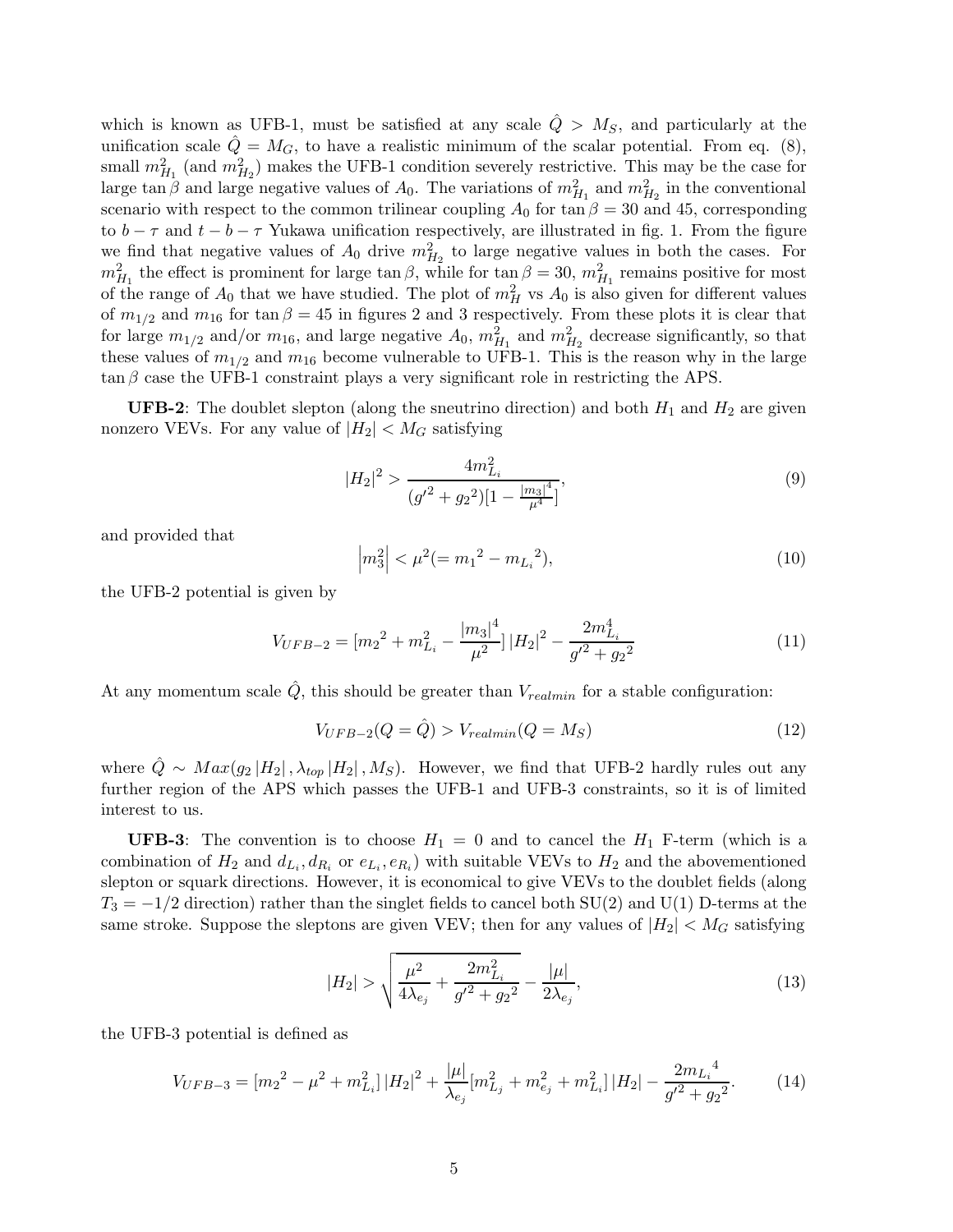If  $|H_2|$  does not satisfy (13), the formula changes to

$$
V_{UFB-3} = [m_2{}^2 - \mu^2] |H_2|^2 + \frac{|\mu|}{\lambda_{e_j}} [m_{L_j}^2 + m_{e_j}^2] |H_2| + \frac{1}{8} (g'^2 + g_2{}^2) \Big[ |H_2|^2 + \frac{|\mu|}{\lambda_{e_j}} |H_2| \Big]^2 \tag{15}
$$

with  $i \neq j$ . Note that we could substitute squarks for sleptons, where  $i = j$  is allowed. The constraints on the parameter space arise from the requirement

$$
V_{UFB-3}(Q = \hat{Q}) > V_{realmin}(Q = M_S)
$$
\n<sup>(16)</sup>

where  $\hat{Q}$  is chosen to be  $\hat{Q} \sim Max(g_2|e|, g_2|H_2|, \lambda_{top}|H_2|, g_2|L_i|, M_S)$  to minimize  $\Delta V_1$ . The VEVs are not arbitrary; they satisfy

$$
|e| = \sqrt{|H_2| |\mu| / \lambda_{ej}}, \quad |L_i^2| = (|H_2|^2 + |e|^2) - 4 \frac{m_{Li}^2}{(g'^2 + g_2^2)}.
$$
\n(17)

As can be seen from eq. (14), the region of the parameter space where  $m_{H_2}^2 = m_2^2 - \mu^2$  is large and negative is very susceptible to be ruled out by the UFB-3 condition. This is because the first term of eq. (14) may become negative in this case. However, the second term in (14), which is positive definite, may become competitive in certain cases (e.g., for  $j = 1$ , when the Yukawa coupling in the denominator is small), which directions one should avoid when looking for the dangerous minima.

 $V_{UFB-3}$  with sleptons was found to be the strongest among all the UFB and CCB constraints in the low tan  $\beta$  case [3]. In order to get the optimum result one has to take the largest  $\lambda_{e_j}$  in the second term of eq. (14), which leads to the choice  $e_j = \tilde{\tau}_R$ . Now the restriction  $i \neq j$  requires  $L_i = \tilde{e}_L$  or  $\tilde{\mu}_L$  and excludes the choice  $\tilde{\tau}_L$ . In the low tan  $\beta$  case this restriction, however, is of little consequence since all the left sleptons are degenerate to a very good approximation.

The UFB -3 constraint with squarks may also be imposed by the following replacements in (14):

$$
e \to d, \quad \lambda_{e_j} \to \lambda_{d_j}, \quad L_j \to Q_j \tag{18}
$$

(see eq. (31) of [3]). Now i may be equal to j and  $\hat{Q} \sim Max(g_2|d|, g_2|H_2|, \lambda_{top}|H_2|, g_2|L_i|, M_S)$ .

Now the optimum choice is  $d_j = b_R$ . However, since the choice  $i = j$  is permitted,  $L_i =$  $\tilde{\tau}_L$  is not excluded. At high negative  $A_0$  and at high tan  $\beta$ ,  $m_{\tilde{\tau}_L}$  becomes smaller than the corresponding mass parameters of the first two generations. The variation of left-handed slepton mass parameters with  $A_0$  (for tan  $\beta = 45$ ) is shown in fig. 4. This relatively small  $m_{\tilde{\tau}_L}$  at high  $\tan \beta$  may make the alternative choice (18) more restrictive than the UFB-3 condition with sleptons. This, in fact, has been supported by our numerical computations.

#### 3 Results

We now briefly review our methodology for implementing the Yukawa unification and computing the spectrum which is based on the computer program ISASUGRA, a part of the ISAJET package. We use the ISAJET version 7.48 [19].

To calculate Yukawa couplings at  $\ddot{Q} = M_Z$ , we start with the pole masses  $m_b = 4.9 \text{ GeV}$ ,  $m_{\tau} = 1.784$  GeV and  $m_t = 175$  GeV. At  $\hat{Q} = M_Z$  the SUSY loop corrections to  $m_b$  and  $m_{\tau}$ is included using the approximate formulae from ref. [11]. For the top quark Yukawa coupling this correction is added at  $\hat{Q} = m_t$ . Starting with the three gauge couplings and the t, b and  $\tau$  Yukawa couplings, we evolve them upto the energy scale  $M_G$ . Now the boundary conditions are imposed on the soft breaking parameters according to the conventional or the nonuniversal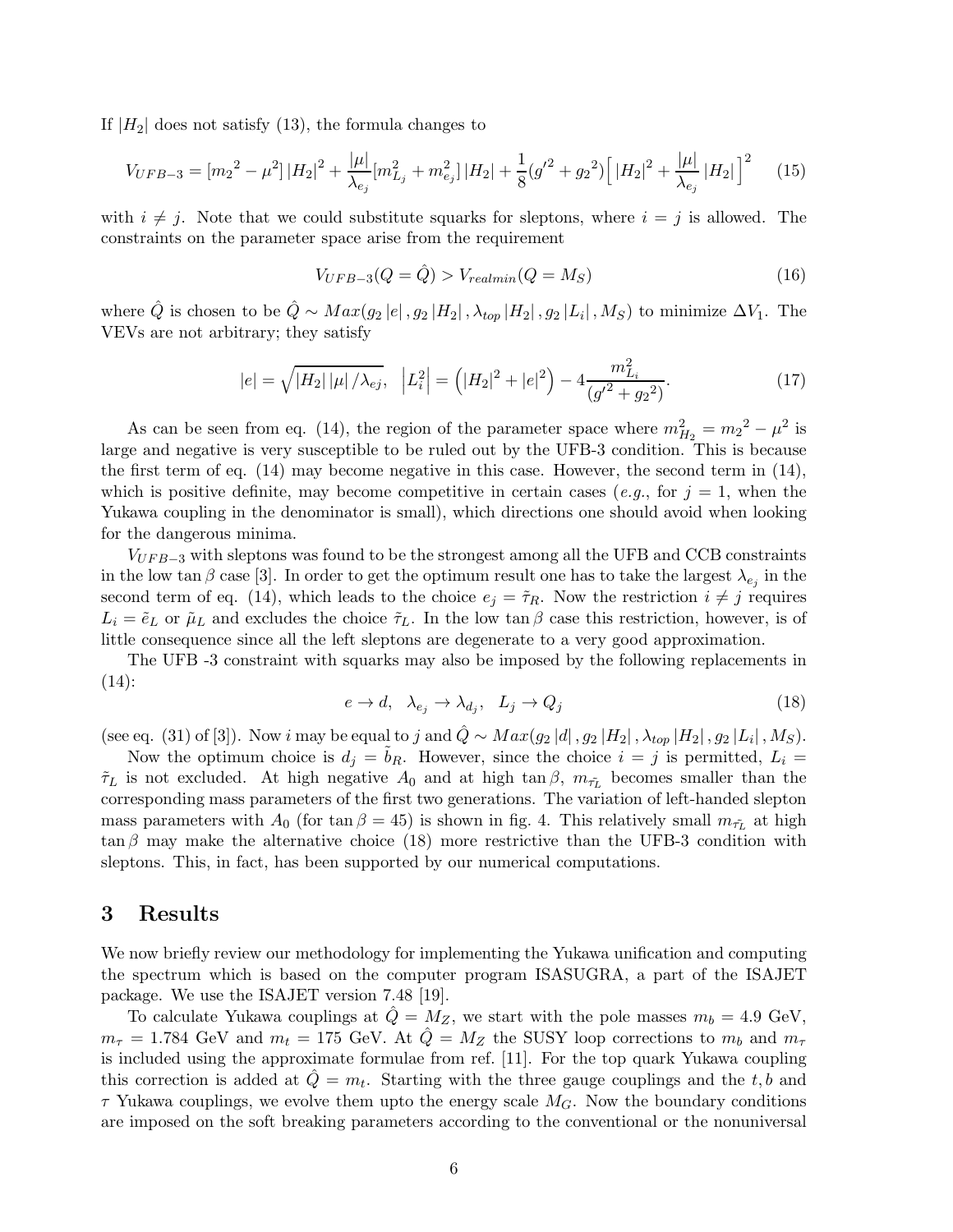scenario, while trial values for the  $\mu$  and  $B$  parameters are taken. Then all parameters are evolved down to the weak scale  $M_Z$ . The parameters  $\mu$  and  $B$  are then tentatively fixed at  $\hat{Q} = \sqrt{m_{t\tilde{L}}} m_{t\tilde{R}}$  by the radiative  $SU(2) \times U(1)$  breaking conditions. Using the particle spectrum so obtained, we compute the radiative corrections to the  $SU(2)\times U(1)$  breaking condition, and hence obtain the corrected result for  $\mu$  and  $B$ . The whole proccess is then repeated iteratively until a stable solution within a reasonable tolerance is achieved. While running down from  $M_G$ , the SUSY thresholds are properly taken care of. The renormalization group (RG) equations that we use are upto two-loop for both the gauge couplings and the Yukawa couplings.

The demand of the Yukawa coupling unification at  $M_G$  puts an extra constraint on tan  $\beta$ . We require unification within an accuracy of 5% for  $Y_b$  and  $Y_\tau$  and 10% for  $Y_t, Y_b$  and  $Y_\tau$ . The accuracy for the latter is relaxed since there are more uncertain factors, e.g., the choice of the Higgs sector. We define three variables  $r_{b\tau}$ ,  $r_{tb}$  and  $r_{t\tau}$  where generically  $r_{xy} = Max(Y_x/Y_y, Y_y/Y_x)$ . To check whether the couplings unify, we select only those points in the parameter space where  $Max(r_{b\tau}, r_{tb}, r_{t\tau}) < 1.10$  (for  $t - b - \tau$  unification) and  $r_{b\tau} < 1.05$  (for  $b - \tau$  unification). The quark Yukawa couplings depend on  $\alpha_s(M_Z)$  which comes out from the gauge unification conditions to be 0.118. Then we impose the experimental constraints  $m_{\chi^+} > 95$  GeV,  $m_h > 85.2$ GeV and  $m_{\tau_1} > 73$  GeV, and require the lightest neutralino to be the lightest SUSY particle (LSP). These constraints filter out the APS on which the potential minima conditions UFB-1 and UFB-3 should apply.

Using  $\mu$ , B, the gauge and the Yukawa couplings at the GUT scale alongwith the boundary conditions there, we generate the mass spectrum at any scale  $\dot{Q}$  using the 26 RG equations of the MSSM. In fig. 5, we show the lightest  $\tilde{\tau}$ ,  $\tilde{t}$  and b masses at the weak scale as functions of A<sub>0</sub> for the conventional scenario with  $b - \tau$  Yukawa unification at  $m_{16} = 1$  TeV,  $m_{1/2} = 500$ GeV (this particular point, for the range of  $A_0$  shown, is allowed by all constraints that we have considered). Note that for  $A_0 \lesssim −1.8$  TeV, the lightest stop is the next lightest SUSY particle (NLSP), and is perfectly in the accessible range of the LHC.

We demand the electroweak symmetry to be unbroken at  $M<sub>G</sub>$ . The Higgs potential is minimized at  $\hat{Q} = \sqrt{m_{\tilde{t}_L} m_{\tilde{t}_R}}$ . The proper scale for the UFB potential where the one-loop effects are minimized, as discussed after eq. (15), is chosen by an iterative process within 1% accuracy. Usually a few iterations are sufficient. The UFB potential is calculated for different  $|H_2|$  values ranging from zero to  $M_G$ , using a logarithmic scale. For each value of  $|H_2|$  we compare the UFB potential with the scalar potential of MSSM, and whenever  $V_{UFB} < V_{realmin}$ , that particular region in the parameter space is marked as disallowed.

It should be emphasized that if the model is subject to the constraint of  $b - \tau$  Yukawa unification alone, the allowed region of the  $m_{1/2} - m_{16}$  parameter space increases as  $A_0$  becomes more negative. The additional regions of the parameter space thus opened up are, however, severely restricted by the stability conditions on the potential. As a result the region allowed by Yukawa unification in conjunction with the stability of the potential is restricted to a rather small region even for large negative values of  $A_0$ . This will be illustrated by the following numerical results.

We begin our discussion for the allowed parameter space in the  $m_{1/2}$ - $m_{16}$  plane for  $A_0 = -2m_{16}$  (see fig. 6) in the conventional scenario. At each point  $\mu$  and tan  $\beta$  have been fixed by the radiative electroweak breaking condition and  $b - \tau$  Yukawa unification (at an accuracy of 5%) respectively. As expected from the discussions of the last section, the UFB-1 condition severely restricts the APS for relatively large  $m_{1/2}$  and  $m_{16}$ . For smaller values of these parameters, the UFB-3 condition takes over; it is interesting to note that for relatively small  $m_{1/2}$  and  $m_{16}$ , relevant for SUSY searches at the LHC, this condition rules out a small but interesting region of the parameter space. As a result for each  $m_{1/2}$  there is an upper limit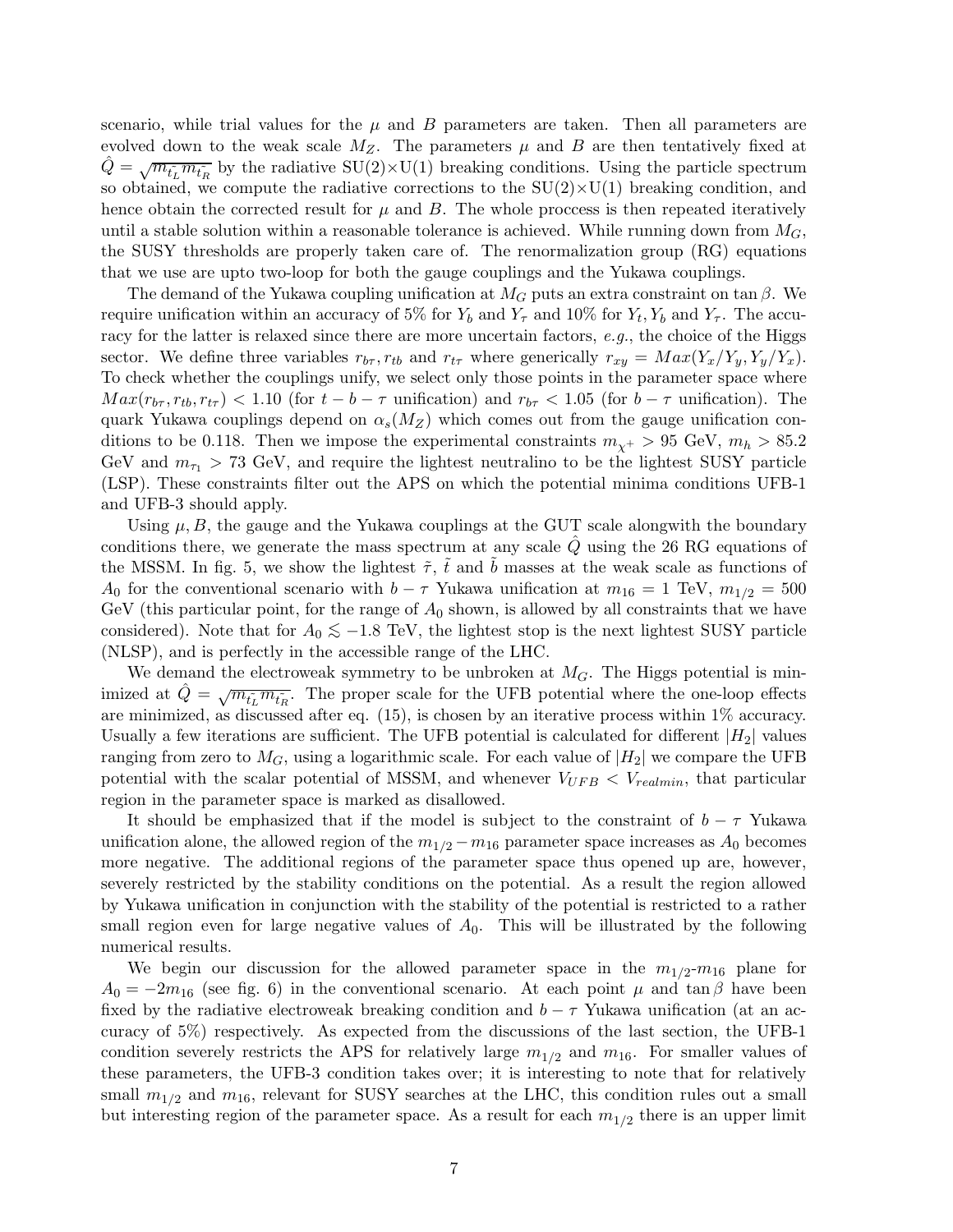on  $m_{16}$  and vice versa. Thus for  $m_{16} = 500$  (700, 900) GeV we find the gluino mass  $m_{\tilde{q}}$  to be definitely less than 749 (1189, 1820) GeV respectively. It may be recalled that in the conventional scenario there is already a lower limit of approximately 300 GeV on  $m_{\tilde{g}}$  from the direct searches at the Tevatron [20]. On the otherhand, for  $m_{1/2} = 200$  (400, 800) GeV both upper and lower bounds on  $m_{16}$  emerge, and we get 590 GeV (1010, 1775)  $\lt m_{\tilde{q}} \lt 1170$  GeV (1690, 2200) where  $m_{\tilde{q}}$  is the average squark mass. Once SUSY signals are seen at the LHC this highly predictive model can be tested.

It may be argued that the accuracy to which Yukawa unification holds is worse than 5% due to the uncertainties discussed in the introduction. Relaxing the accuracy to 10% the region of the parameter space allowed by Yukawa unification alone expands. On imposing various stability conditions, we find that the UFB-1 constraints become somewhat weaker. However, the additional points allowed, especially the ones for low  $m_{16}$ , are disallowed by the UFB-3 condition which becomes stronger in this case. As a result the upper bounds on  $m_{1/2}$  for relatively small values of  $m_{16}$  presented in the last paragraph remain more or less unaltered.

For smaller negative values of  $A_0 = -m_{16}$  the UFB constraints become less effective as may be seen from fig. 7. However, the APS is already quite restricted due to the requirement of Yukawa unification alone (this is the complementarity that we have talked about in the introduction). Although the bulk of the restricted APS can be probed at the LHC, a significant region remains inaccessible to it.

As we keep on increasing  $A_0$  (in an algebraic sense) the UFB conditions start losing their effectiveness. For  $A_0 = 0$  none of these conditions have any further usefulness in constraining the APS; see fig. 8. However, the stranglehold of Yukawa unification on the APS suffices by itself to predict a restrictive mass spectrum. The  $m_{16}-m_{1/2}$  plot is bounded from both below and above, and a significant part of this APS can be probed at the LHC.

For  $A_0 > 0$  the UFB conditions become ineffective. Yukawa unification alone yields a loosely restricted APS but most of it lies beyond the kinematic reach of the LHC.

We next focus our attention on the nonuniversal scenario  $m_{10} \neq m_{16}$ . For a given  $A_0$ , the parameter space allowed by  $b-\tau$  Yukawa unification expands considerably from the conventional scenario for  $m_{10} < m_{16}$ . This is illustrated for  $A_0 = -2m_{16}$  in fig. 9 which should be compared with fig. 6. In this case Yukawa unification is achieved for relatively low tan  $\beta$ , which in turn makes  $m_{H_1}^2$  less negative and hence the UFB-1 constraint weaker to some extent. However, many of the new points so allowed are eaten up by the UFB-3 condition. As a result, there is an upper bound on the allowed values of  $m_{1/2}$  for the range of  $m_{16}$  studied by us  $(m_{16} < 3 \text{ TeV})$ . Moreover, the gluino is most likely to be observed at the LHC for this *entire* range. Also the theoretical lower bound on  $m_{16}$  gets stronger. However, the UFB conditions become ineffective as the magnitude of  $A_0$  is reduced keeping its sign negative. At  $A_0 = 0$  hardly any point is ruled out by these UFB conditions. This trend is similar to what we obtained for the conventional scenario.

On the otherhand, for  $m_{10} > m_{16}$  the APS due to Yukawa unification alone is reduced quite a bit. This is illustrated in fig. 10 with  $m_{10} = 1.2m_{16}$ , which should be compared with figures 6 and 9. For relatively large  $m_{16}$ , UFB-1 is a strong constraint as before, while some portion in the low  $m_{16}$  region may be ruled out by the UFB-3 condition. We see that the lower bound on  $m_{16}$  is significantly weaker than that in the previous case and  $m_{16}$  as low as 300 GeV is allowed. The upper bound on  $m_{1/2}$  is also weakened considerably. Yet an observable gluino is predicted over most part of the APS.

We now consider the scenario with  $t - b - \tau$  Yukawa unification (within an accuracy of 10%) in the conventional scenario. The UFB-1 condition completely rules out the APS allowed by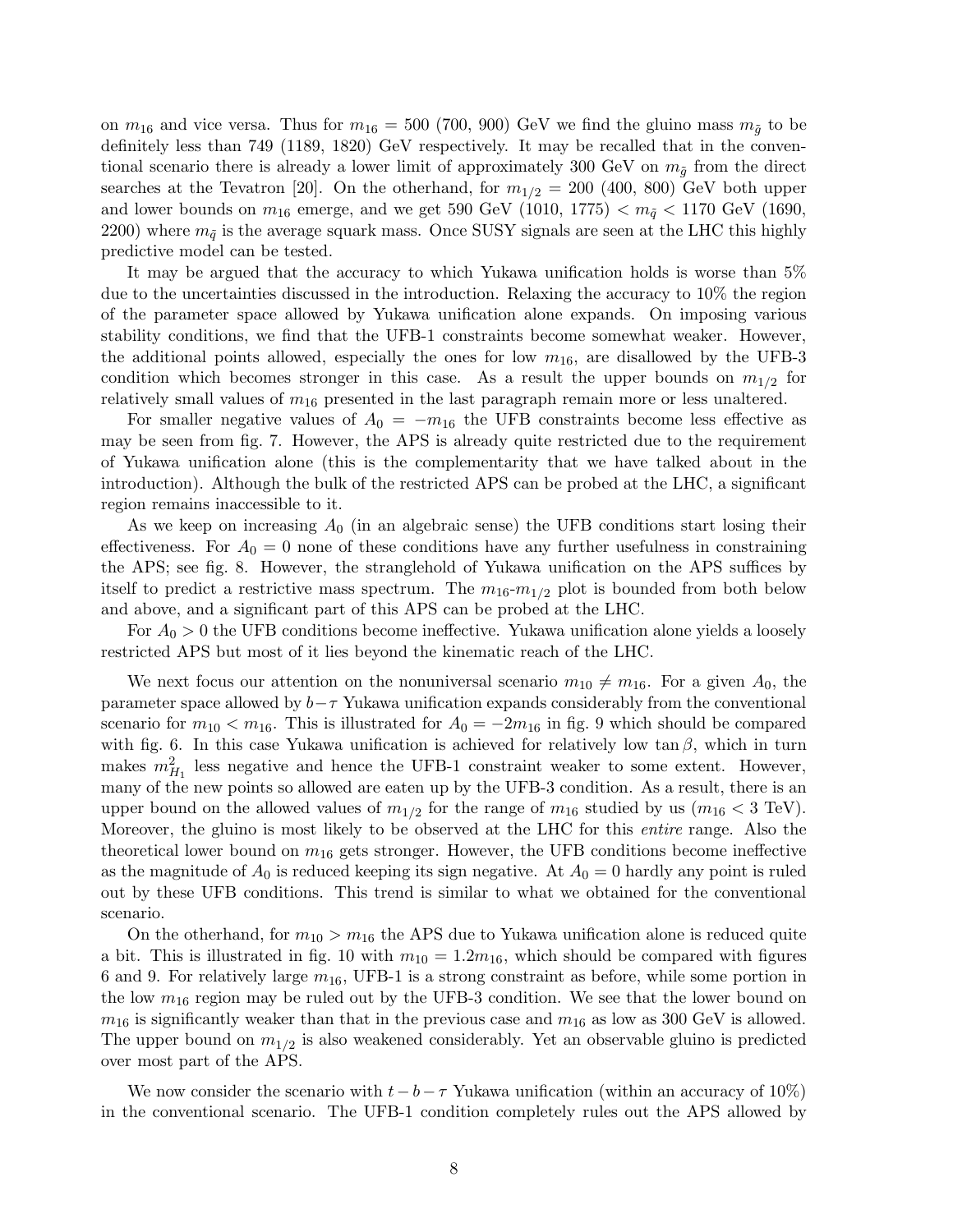the unification criterion alone for  $A_0 \leq 0$ . (UFB-2 and UFB-3 conditions do not play any major role in constraining the APS.) For  $A_0 > 0$ , the APS (allowed by Yukawa unification) expands gradually; though a portion of it is ruled out by the UFB-1 constraint, a significant amount still remains allowed, and a sizable fraction of it is accessible at the LHC. The UFB-1 condition gets weaker as we go to larger values of  $A_0$ . In fig. 11, we show the allowed region for  $A_0 = 0.3m_{16}$ and  $m_{1/2} = m_{16}$ ; in fig. 12, we introduce nonuniversality by setting  $m_{10} = 1.2m_{16}$ . Note that in the latter case the APS allowed by Yukawa unification alone is somewhat smaller than that in the conventional MSUGRA scenario.

Lastly, if the accuracy of the Yukawa unification is reduced to some extent (say, to 20%) the APS allowed by the unification criterion alone is significantly enhanced. However, the UFB-1 constraint rules out a large amount of this space, and only a small portion survives for negative  $A_0.$ 

To summarize, the APS for large negative  $A_0$  is so restricted by the UFB conditions that one should be able, with a bit of luck, to test the Yukawa unification models that we have discussed at the LHC by checking the squark and gluino masses. This restriction weakens if one goes to algebraically larger values of  $A_0$ . The quantitative nature obviously depends on the model chosen.

## 4 Conclusions

We have analyzed the consequences of both  $b-\tau$  and  $t-b-\tau$  Yukawa unifications in conjunction with the UFB conditions in the MSUGRA scenario. In the forrmer case, for  $A_0 < 0$ , these two constraints nicely complement each other in restricting the APS; when one is weak, the other is sufficiently strong (see figures 6 and 7). For  $A_0 \approx 0$  the UFB constraints are rather weak. However, the requirement of Yukawa unification at an accuracy less than 5% by itself squeezes the APS sufficiently. As a result, both  $m_{1/2}$  and  $m_{16}$  are bounded (see fig. 8 for details) from below as well as above. Bulk of this restricted APS is within the striking range of the LHC. For large positive values of  $A_0$ , both the UFB conditions and the Yukawa unification constraint weaken and a large region of the parameter space accessible at the LHC is permitted.

The most restrictive model that we have studied is the one with  $A_0 = -2m_{16}$ . Here, mainly due to the UFB-3 constraint, one obtains  $m_{\tilde{g}} \lesssim 2$  TeV for  $m_0 \lesssim 1$  TeV. Such gluinos are obviously within the reach of the LHC. For  $A_0 > 0$ , the UFB constraints lose their effectiveness and the loosely restricted APS is rather large.

If the accuracy of  $b-\tau$  unification is relaxed, the APS tends to increase as expected. However, the upper bound as mentioned above, *viz.*,  $m_{\tilde{g}} \lesssim 2 \text{ TeV}$  for  $m_0 \lesssim 1 \text{ TeV}$  more or less holds for large negative  $A_0$ , thanks to the UFB-3 condition.

The requirement of Yukawa unification is less effective in the nonuniversal scenario with  $m_{10} < m_{16}$ . Nevertheless the model on the whole is quite restrictive due to the UFB constraints. This is illustrated in fig. 9 for  $m_{10} = 0.6m_{16}$  and  $A_0 = -2m_{16}$ . Here a gluino observable at the LHC is almost definitely predicted for  $m_{16} \lesssim 3$  TeV. On the otherhand, for  $m_{10} > m_{16}$ , Yukawa unification by itself strongly constrains the APS (see fig. 10) and the UFB constraints play a subdominant role. Again  $m_{\tilde{q}}$  is predicted to be observable at the LHC over most of the APS.

The masses of the third generation of sfermions are expected to be considerably lower than that of the first two generations for large values of tan  $\beta$ . In fig. 5 we display in the  $b - \tau$ unification scheme, alongwith the UFB conditions, the masses of the lighter stop  $(t_1)$ , sbottom  $(\tilde{b}_1)$  and stau  $(\tilde{\tau}_1)$  mass eigenstates as functions of  $A_0$ . They are indeed found to be considerably lighter than the sparticles belonging to the first two generations; in fact, the lighter stop could very well be the second lightest SUSY particle. Thus in spite of the restrictions imposed by the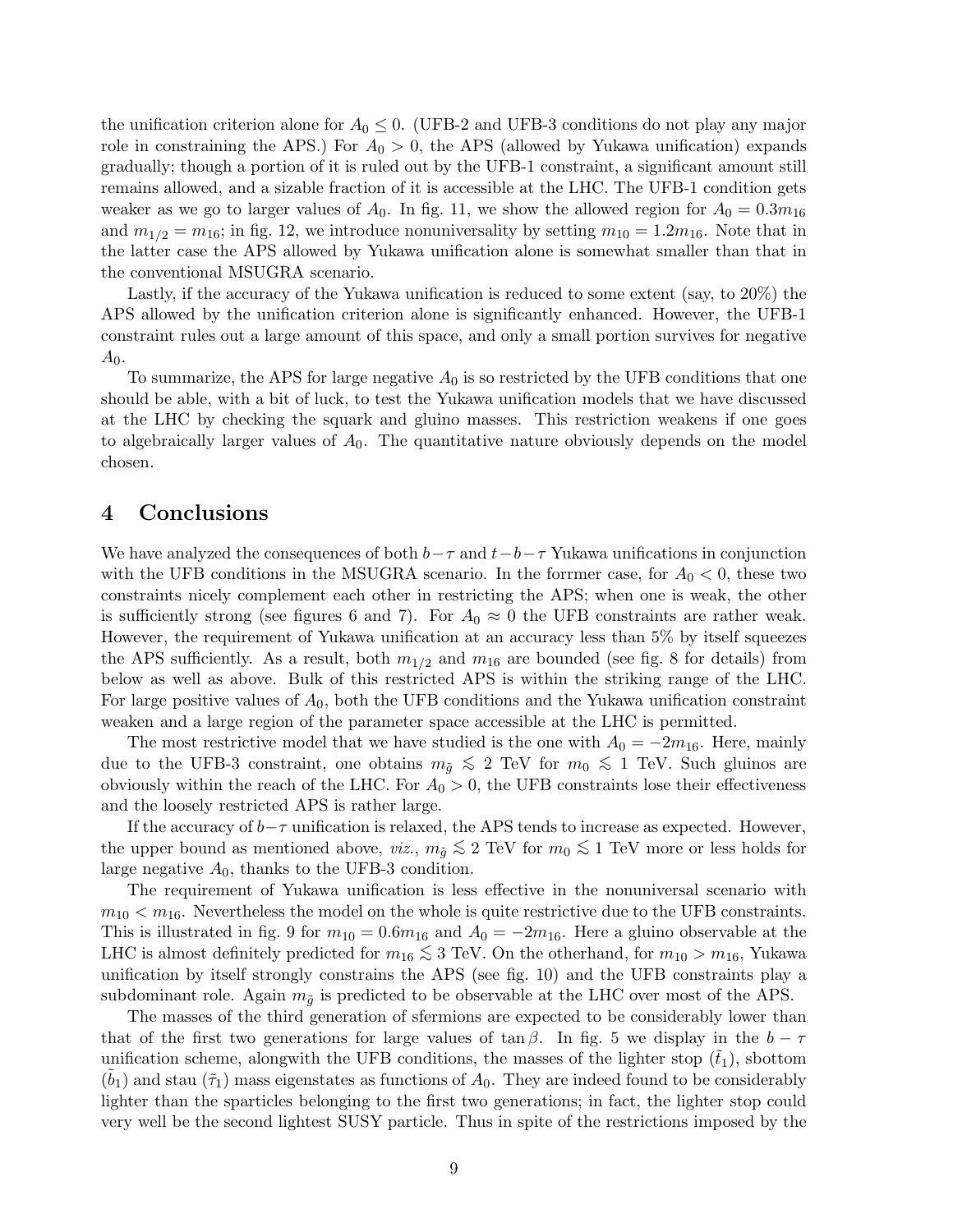UFB conditions and Yukawa unification, light third generation sfermions can be accomodated. In particular, the possibility that the lighter stop is the NLSP is open for large negative  $A_0$ .

The  $t - b - \tau$  Yukawa unification models, with a unification accuracy of 10%, are definitely ruled out for  $A_0 \leq 0$  in the conventional scenario. For positive values of  $A_0$ , the UFB-1 condition is less severe, and a portion of the parameter space remains allowed, of which a sizable fraction should be accessible at the LHC. If we relax the accuracy for unification, the APS increases, most of which could be ruled out by the UFB-1 condition.

#### Acknowledgements

AD thanks Prof. E. Reya for hospitalities at the University of Dortmund. He further thanks both E. Reya and M. Glück for many discussions on the dangerous directions of the scalar potential in supersymmetric theories, and A. Stephan for helps in computation. His work was supported by DST, India (Project No. SP/S2/k01/97) and BRNS, India (Project No. 37/4/97 - R & D II/474). AS acknowledges CSIR, India, for a research fellowship.

### References

- [1] For reviews see, e.g., H.P. Nilles, Phys. Rep. 110, 1 (1984); P. Nath, R. Arnowitt and A. Chamseddine, Applied N=1 Supergravity, ICTP series in Theoretical Physics, vol. I, World Scientific (1984); H. Haber and G.L. Kane, Phys. Rep. 117, 75 (1985).
- [2] L. Alvarez-Gaumé, J. Polchinski and M. Wise, Nucl. Phys. B $221$ , 495 (1983); J.M. Frere, D.R.T. Jones and S. Raby, Nucl. Phys. B222, 11 (1983; M. Claudson, L.J. Hall and I. Hinchliffe, Nucl. Phys. B228, 501 (1983); C. Kounnas et al, Nucl. Phys. B236, 438 (1984); J.P. Derendinger and C.A. Savoy, Nucl. Phys. B237, 307 (1984); M. Drees, M. Glück and K. Grassie, Phys. Lett. B157, 164 (1985); J.F. Gunion, H.E. Haber and M. Sher, Nucl. Phys. B306, 1 (1988); H. Komatsu, Phys. Lett. B215, 323 (1988).
- [3] J.A. Casas, A. Lleyda and C. Munõz, Nucl. Phys. B471, 3 (1996).
- [4] B. Ananthanarayan, G. Lazarides and Q. Shafi, Phys. Rev. D44, 1613 (1991); L.J. Hall, R. Rattazzi and U. Sarid, Phys. Rev. D50, 7048 (1994); R. Rattazzi and U. Sarid, Phys. Rev. D53, 1553 (1996).
- [5] M.S. Chanowitz, J. Ellis and M.K. Gaillard, Nucl. Phys. B128, 506 (1977); A.J. Buras et al, Nucl. Phys. B135, 66 (1978); D.V. Nanopoulos and D.A. Ross, Nucl. Phys. B157, 273 (1979), Phys. Lett. B108, 351 (1982); J. Ellis, D.V. Nanopoulos and S. Rudaz, Nucl. Phys. B202, 43 (1982).
- [6] G.F. Giudice and G. Ridolfi, Z. Phys. C41, 447 (1988); M. Olechowski and S. Pokorski, Phys. Lett. B214, 393 (1988); P.H. Chankowski, Phys. Rev. D41, 2877 (1990); M. Drees and M.M. Nojiri, Nucl. Phys. B369, 54 (1992); B. Ananthanarayan, G. Lazarides and Q. Shafi, Phys. Lett. B300, 245 (1993); H. Arason et al, Phys. Rev. Lett. 67, 2933 (1991); V. Barger, M.S. Berger and P. Ohmann, Phys. Rev. D47, 1093 (1993); M. Carena, S. Pokorski and C.E.M. Wagner, Nucl. Phys. B406, 59 (1993); M. Carena *et al*, Nucl. Phys. B426, 269 (1994); R. Rattazzi and U. Sarid in [4].
- [7] G. Barenboim, K. Huitu and M. Raidal, hep-ph/0005159.
- [8] H. Baer et al, Phys. Rev. Lett. 79, 986 (1997), Phys. Rev. D58, 015007 (1998), ibid D58, 075008 (1998), *ibid* D**59**, 055014 (1999).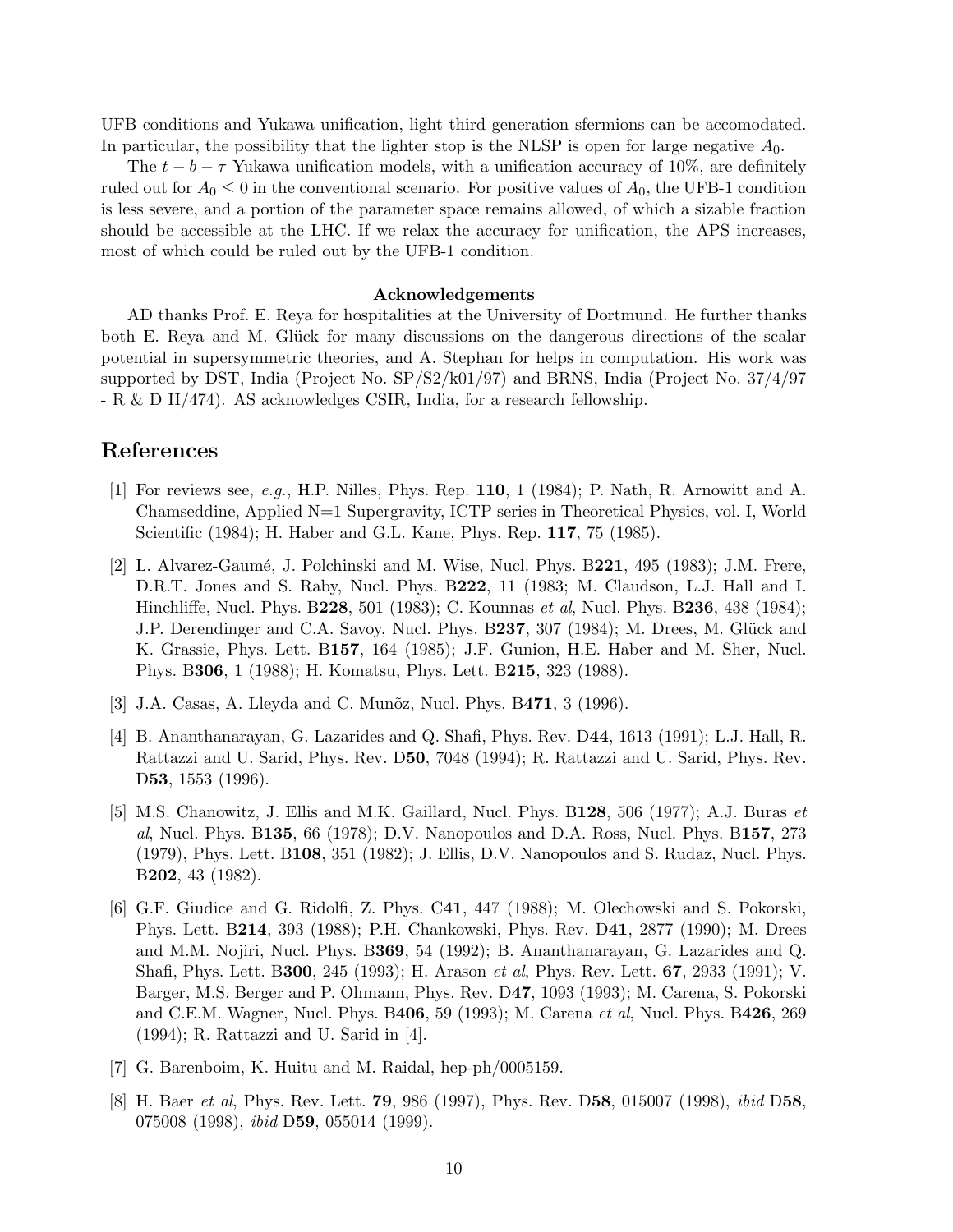- [9] D. Denegri, W. Majerotto and L. Rurua, Phys. Rev. D60, 035008 (1999); I. Hinchliffe and F.E. Paige, Phys. Rev. D61, 095011 (2000).
- [10] P. Moxhay and K. Yamamoto, Nucl. Phys. B256, 130 (1985); B. Gato, Nucl. Phys. B278, 189 (1986); N. Polonsky and A. Pomarol, Phys. Rev. D51, 6532 (1995).
- [11] D. Pierce *et al*, Nucl. Phys. B491, 3 (1997).
- [12] G. Costa *et al*, Nucl. Phys. B286, 325 (1987).
- [13] See, *e.g.*, P. Langacker and N. Polonsky, Phys. Rev. D47, 4028 (1993).
- [14] M. Drees, Phys. Lett. B181, 279 (1986); Y. Kawamura, H. Murayama and M. Yamaguchi, Phys. Rev. D51, 1337 (1995).
- [15] H. Murayama et al, Phys. Lett. B371, 57 (1996); R. Rattazzi and U. Sarid in [4]; A. Datta, A. Datta and M.K. Parida, Phys. Lett. B431, 347 (1998); A. Datta et al, Phys. Rev. D61, 055003 (2000); H. Baer et al, Phys. Rev. D61, 111701 (2000).
- [16] A. Samanta, A. Datta and A. Kundu, work in progress.
- [17] M. Carena and C. Wagner, preprint no. CERN-TH-7321-94 (1994); F. Borzumati, M. Olechowski and S. Pokorski, Phys. Lett. B349, 311 (1995); M. Carena et al, Phys. Rev. D60, 075010 (1999).
- [18] G. Gamberini, G. Ridolfi and F. Zwirner, Nucl. Phys. B331, 331 (1990).
- [19] H. Baer *et al*, hep-ph/0001086.
- [20] B. Abbott *et al* (D0 Collaboration), Phys. Rev. Lett. **83**, 4937 (1999).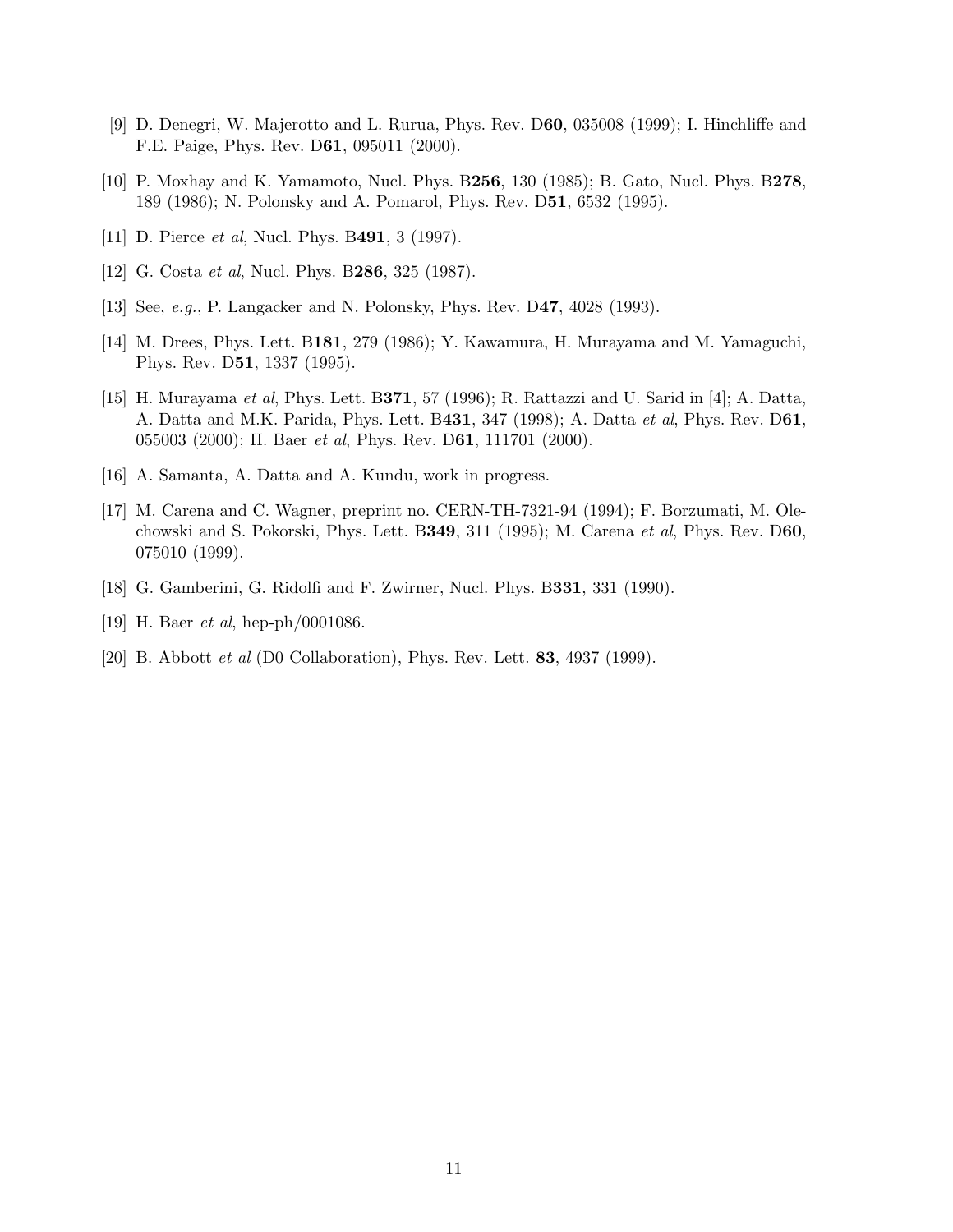

Figure 1: The variation of the Higgs mass parameters  $m_{H_1}^2$  and  $m_{H_2}^2$  with the trilinear coupling A<sub>0</sub>. The solid (dotted) lines are for tan  $\beta = 45(30)$ . The top two lines are for  $m_{H_1}^2$  while the lower pair is for  $m_{H_2}^2$ . We have used  $m_{16} = m_{10} = m_{1/2} = 1$  TeV.



Figure 2: The same variation as shown in figure 1, with two different values of  $m_{1/2}$ . The dotted (solid) pair is for  $m_{1/2} = 600(1200)$  GeV. The upper line in each pair is for  $m_{H_1}^{2/7}$  and the lower one for  $m_{H_2}^2$ ,  $m_{16} = m_{10} = 1$  TeV,  $\tan \beta = 45$ .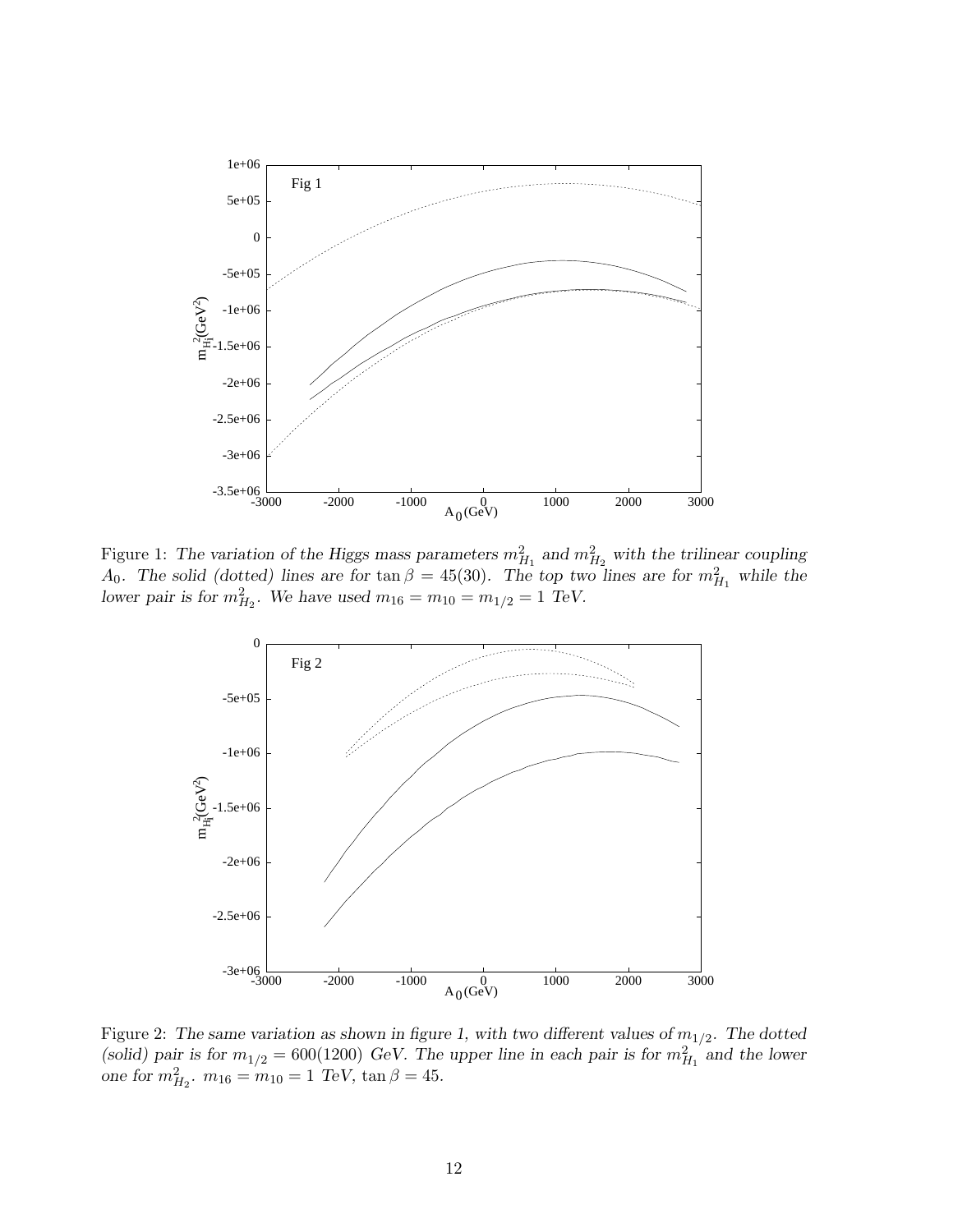

Figure 3: The same variation as shown in Figure 1, with two different values of  $m_{16} = m_{10}$ . The dotted (solid) pair is for  $m_{16} = 1(1.5)$  TeV. The upper line in each pair is for  $m_{H_1}^2$  and the lower one for  $m_{H_2}^2$ ,  $m_{1/2} = 1$  TeV,  $\tan \beta = 45$ .



Figure 4: The variation of left-handed slepton mass parameters with  $A_0$ . The dotted (solid) pair is for tan  $\beta = 30(45)$ . In each pair, the upper line is for  $\tilde{e_L}$  and the lower line for  $\tilde{\tau_L}$ . Note that the selectron mass is insensitive to the value of tan  $\beta$  and  $A_0$ .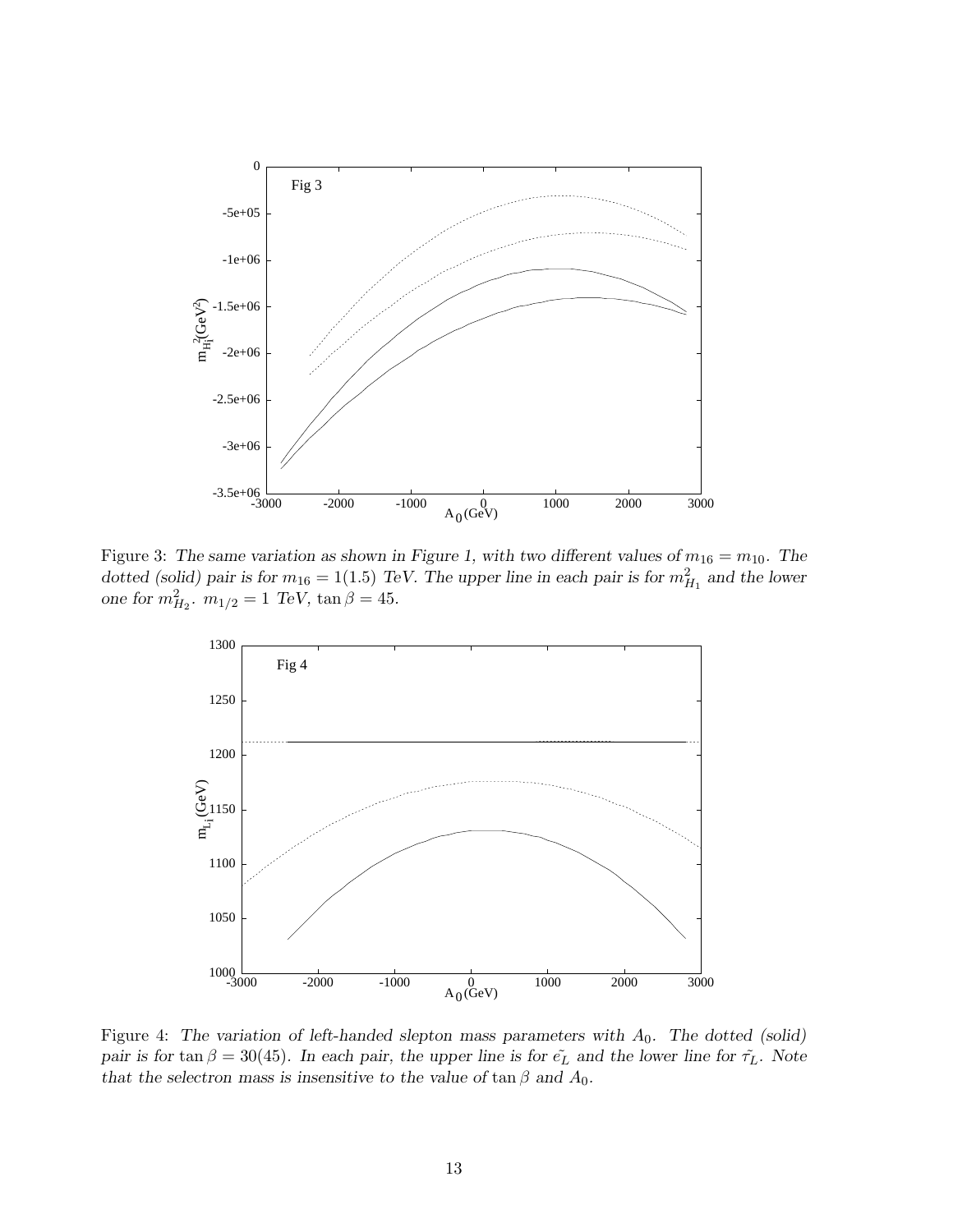

Figure 5: The variation of masses of the lightest  $\tilde{\tau}$ ,  $\tilde{t}$  and  $\tilde{b}$  with  $A_0$ . We set  $m_{16} = m_{10} = 1$ TeV and  $m_{1/2} = 500$  GeV. The Yukawa unification condition fixes tan  $\beta$ . Note that  $\tilde{t}_1$  can be the second lightest sparticle for  $A_0 \lesssim −1.8$  TeV.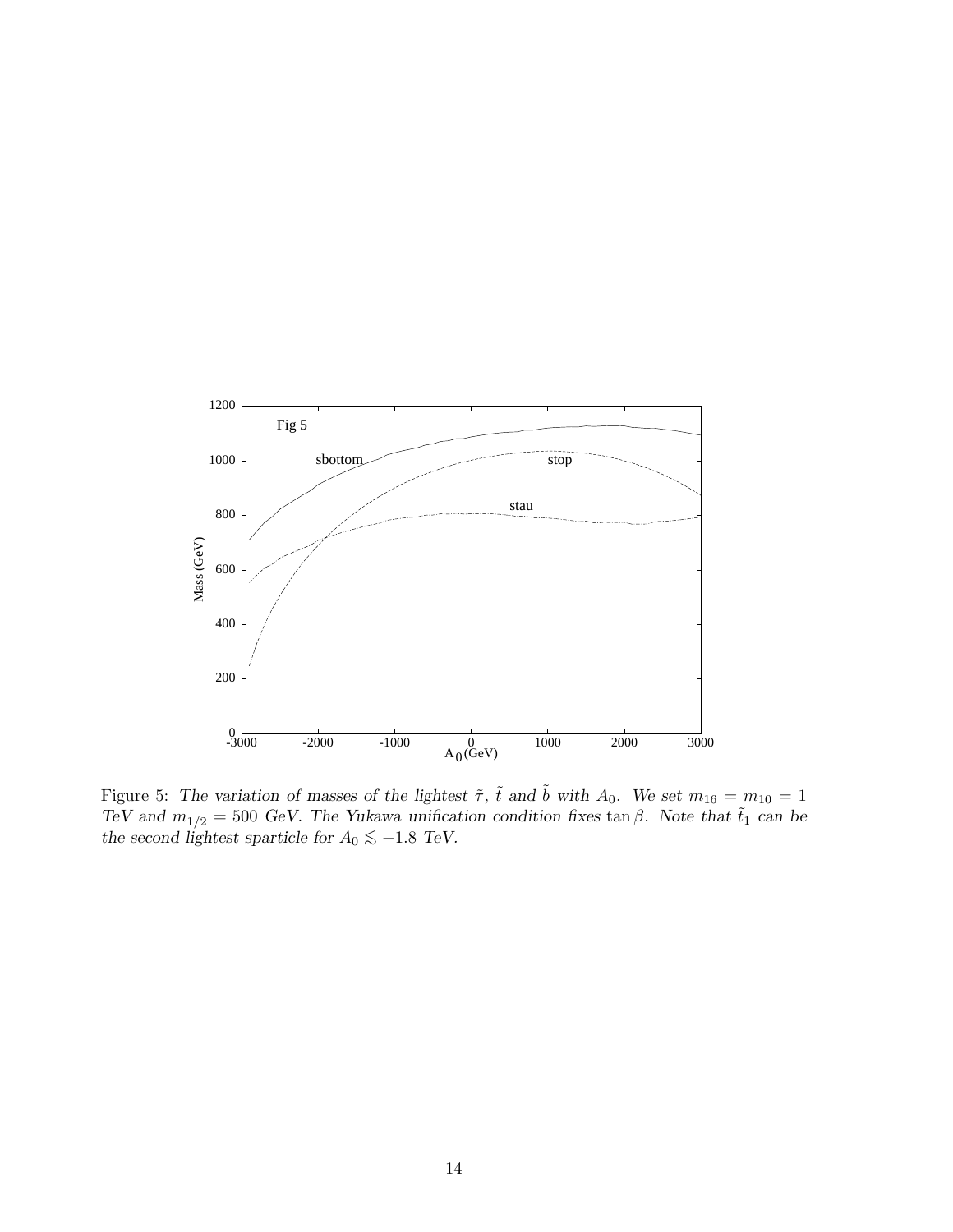

Figure 6: The allowed parameter space in the conventional scenario with  $b - \tau$  unification. All the points are allowed by the Yukawa unification criterion; the asterisks are ruled out by UFB-1 and the boxes by UFB-3. We set  $A_0 = -2m_{16}$ .



Figure 7: The same as Fig. 6, with  $A_0 = -m_{16}$ .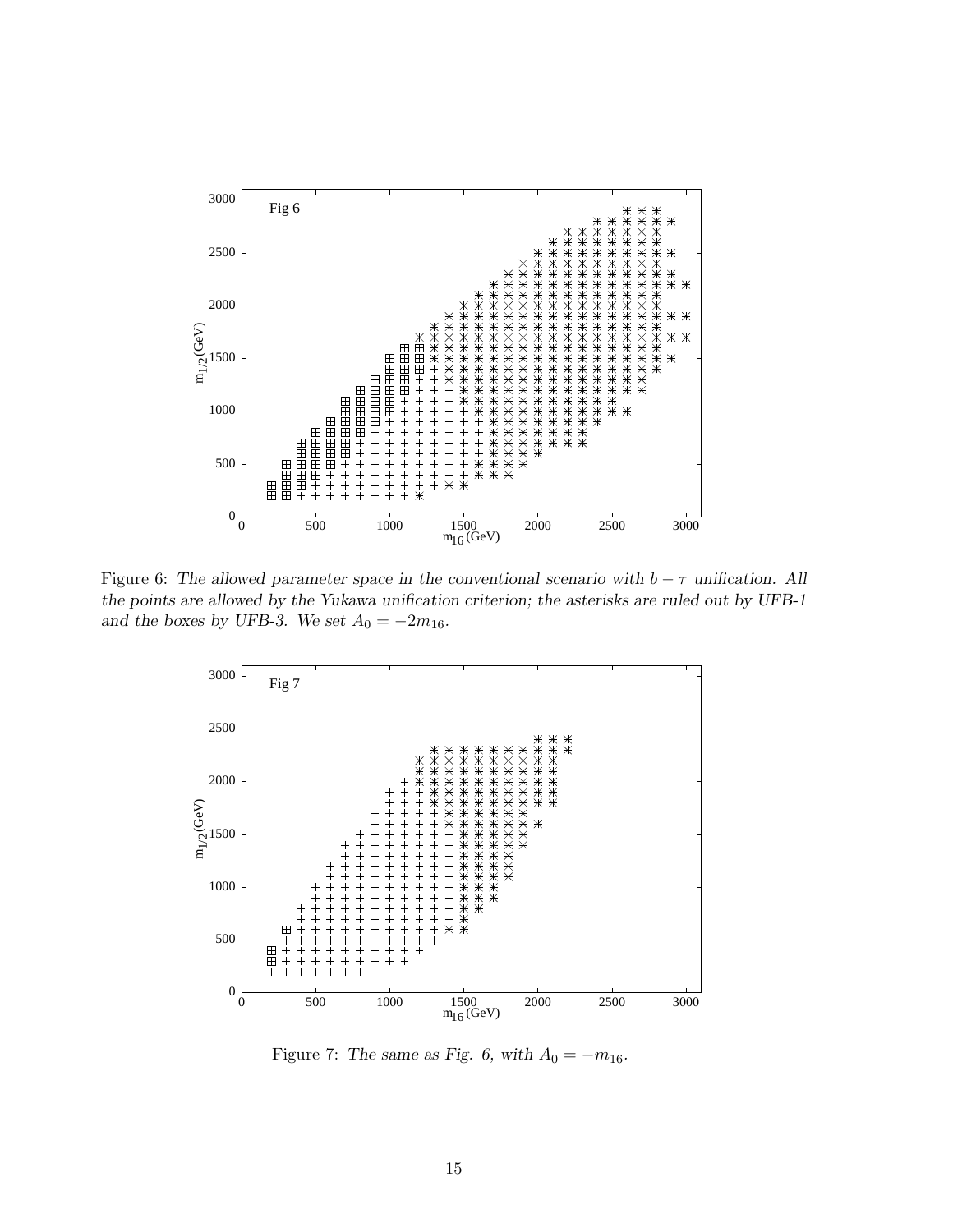

Figure 8: The same as Fig. 6, with  $A_0 = 0$ .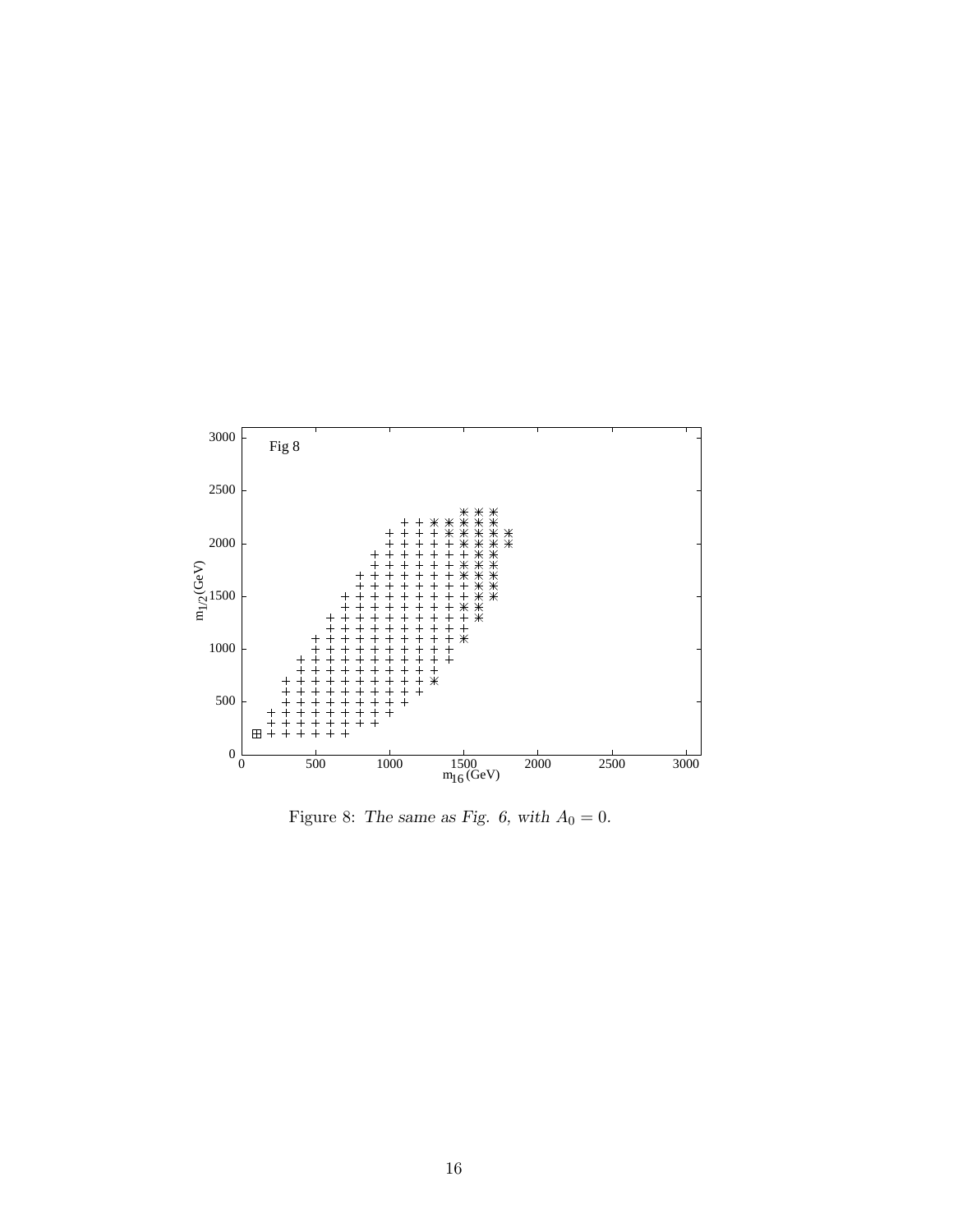

Figure 9: The allowed parameter space in the nonuniversal scenario with  $b - \tau$  unification. All the points are allowed by the Yukawa unification criterion; the asterisks are ruled out by UFB-1 and the boxes by UFB-3. We set  $A_0 = -2m_{16}$  and  $m_{10} = 0.6m_{16}$ .



Figure 10: The same as Fig. 9, with  $m_{10} = 1.2m_{16}$ .